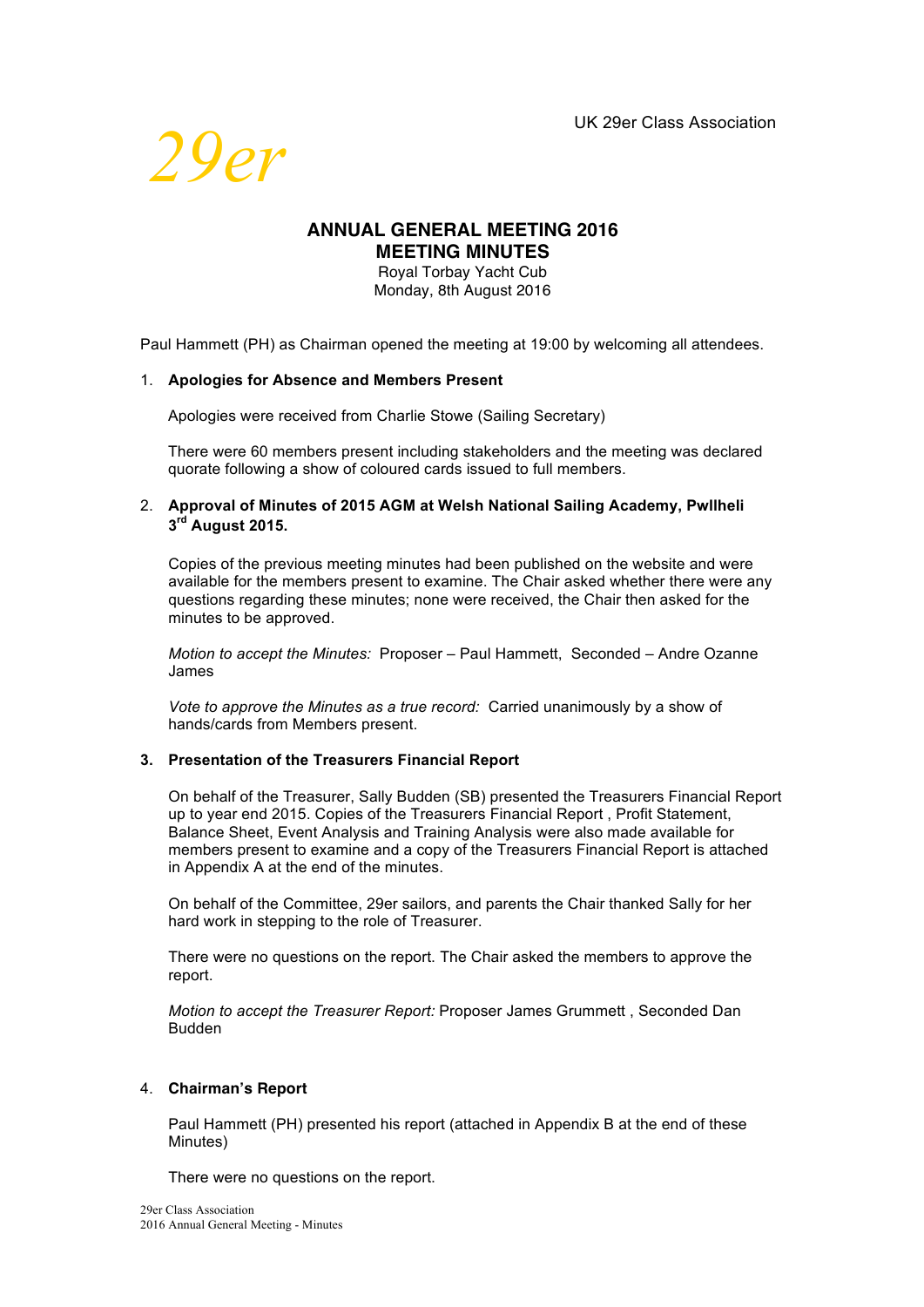# **5. Sailing Report**

Andre Ozanne (AO) presented the Sailing Secretary report, in Charlie Stowes absence (attached in Appendix C at the end of these Minutes)

There were no further questions.

#### 6. **Training Officer's Report**

Steve Norbury presented verbally the Training Officer's report.

Attached in Appendix D at the end of these Minutes

There were no questions on the report.

#### **7. Proposal to remove following special resolutions from Class Association statue**

A) Use of mast float. There was ambiguity regarding theuse of mast floats. The UK class was effectively ignoring the International Class rules. However, thanks to proposals from the UK Class to amend the International 29er Class rules the use of mast floats is now compliant with the Class rules so this resolution is now out dated and irrelevant. All members unanimously agreed in favour of allowing the use of mast floats at GP events.

B) Min and Max wind speeds. This resolution sets a 4 knots min and 30 knot max with no time limit for measurement. This contradicts ISAF best practice and the international /UK 29er class practice of 4 knots average min and 25 knots average/30 knots max with reference to sea state. This resolution is largely ignored. The UK 29er Class has updated its guidance in its Race Management Guidance on the website hence this resolution is redundant.

All members unanimously agreed to remove the resolution.

Proposer: Freya Black, Seconded: by Issy Black

#### **8. 2017 Membership Fees**

Members were asked to approve keeping the existing membership fees and entry fees for 2017.

Proposer: Barry Jobson, Seconded: Nick Robins

#### **9. Election of Officers of the Association and Committee Members for 2016/17**

PH presented the Committee nominations for 2016/17. He suggested that unless there were any objections, and as no positions were being contested by more than one nomination, that the Election could be taken in one block vote.

The Motion to elect the proposed committee nominations as follows

| <b>Position</b>             | <b>Name of Nominee</b> | <b>Proposer</b>         | <b>Seconder</b>         |
|-----------------------------|------------------------|-------------------------|-------------------------|
| Chairperson                 | <b>Paul Hammett</b>    | Andre Ozanne            | Sue Ormerod             |
| Vice Chair-Sailor<br>Male   | <b>Nick Robins</b>     | Tom Darling             | <b>Crispin Beaumont</b> |
| Vice Chair-Sailor<br>Female | Orla Mitchell          | <b>Crispin Beaumont</b> | Tom Darling             |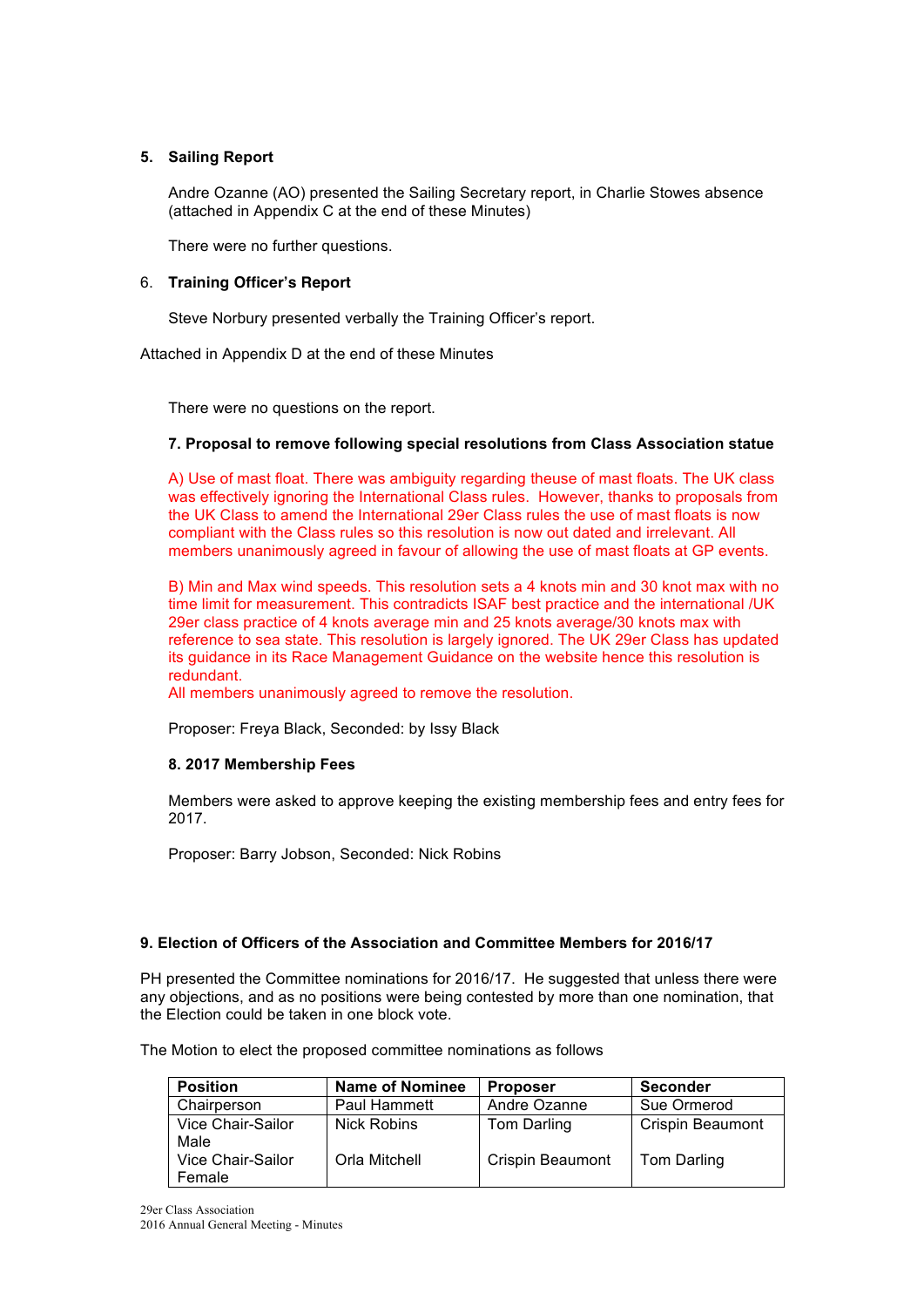| Treasurer                 | Peter Gordon          | Sally-Anne Budden   | Andre Ozanne            |
|---------------------------|-----------------------|---------------------|-------------------------|
| <b>Sailing Secretary</b>  | Andre Ozanne          | Paul Hammett        | <b>Steve Norbury</b>    |
| Safety Officer            | Barry Jobson          | Paul Hammett        | Andre Ozanne            |
| <b>Training Officer</b>   | <b>Steve Norbury</b>  | Paul Hammett        | Andre Ozanne            |
| <b>Assistant Training</b> | <b>Guy Gribbin</b>    | Paul Hammett        | Andre Ozanne            |
| Officer                   |                       |                     |                         |
|                           |                       |                     |                         |
| <b>General Secretary</b>  | <b>Chris Hewitt</b>   | Paul Hammett        |                         |
| <b>Marketing Officer</b>  | Susie Hammett         | <b>Paul Hammett</b> | Andre Ozanne            |
| Webmaster                 | <b>Clive Grummett</b> |                     |                         |
| <b>Major Events</b>       | Tim James             | Paul Hammett        | Andre Ozanne            |
| Co-ordinator              |                       |                     |                         |
| Scottish                  | Ditta Neumann         | <b>Paul Hammett</b> | Andre Ozanne            |
| Representative            |                       |                     |                         |
| <b>Class Liaison</b>      | lan Jameson           | Paul Hammett        | Andre Ozanne            |
| Officer                   |                       |                     |                         |
| <b>Welfare Officer</b>    | Sue Ormerod           | Paul Hammett        | Andre Ozanne            |
| <b>General Member</b>     | Petrina Blomeley      | Lisa Black          | Paul Hammett            |
| (Trophies)                |                       |                     |                         |
| <b>General Member</b>     | lan Handley           | Paul Hammett        | Andre Ozanne            |
| <b>General Member</b>     | Gary Waton            | Paul Hammett        | Andre Ozanne            |
| <b>General Member</b>     | Lisa Leahy            | Paul Hammett        | Andre Ozanne            |
| <b>General Member-</b>    | Freya Black           | Dan Budden          | <b>James Grummett</b>   |
| Sailor                    |                       |                     |                         |
|                           |                       |                     |                         |
| <b>General Member-</b>    | Jessie Main           | Crispin Beaumont    | Tom Darling             |
| Sailor                    |                       |                     |                         |
|                           |                       |                     |                         |
| <b>General Member-</b>    | <b>Bobby Hewitt</b>   | <b>Tom Darling</b>  | <b>Nick Robins</b>      |
| Sailor                    |                       |                     |                         |
|                           |                       |                     |                         |
| <b>General Member-</b>    | <b>James Eales</b>    | <b>Nick Robins</b>  | <b>Crispin Beaumont</b> |
| Sailor                    |                       |                     |                         |
|                           |                       |                     |                         |

Following a vote to elect the proposed Committee by the raising of hands, which was carried unanimously the Committee for 2016/17 was thus elected as above.

# **10. AOB**

Freya Black advised that 22% of the current 29er fleet is of mixed crews and suggested that the prize category for 29er events should be changed to reward the top 3 mixed boats to bring it in line with the other prize winning categories. Members agreed to this change.

Paul Hammett also suggested that mixed crews should be included in the all-girls training event if this goes ahead.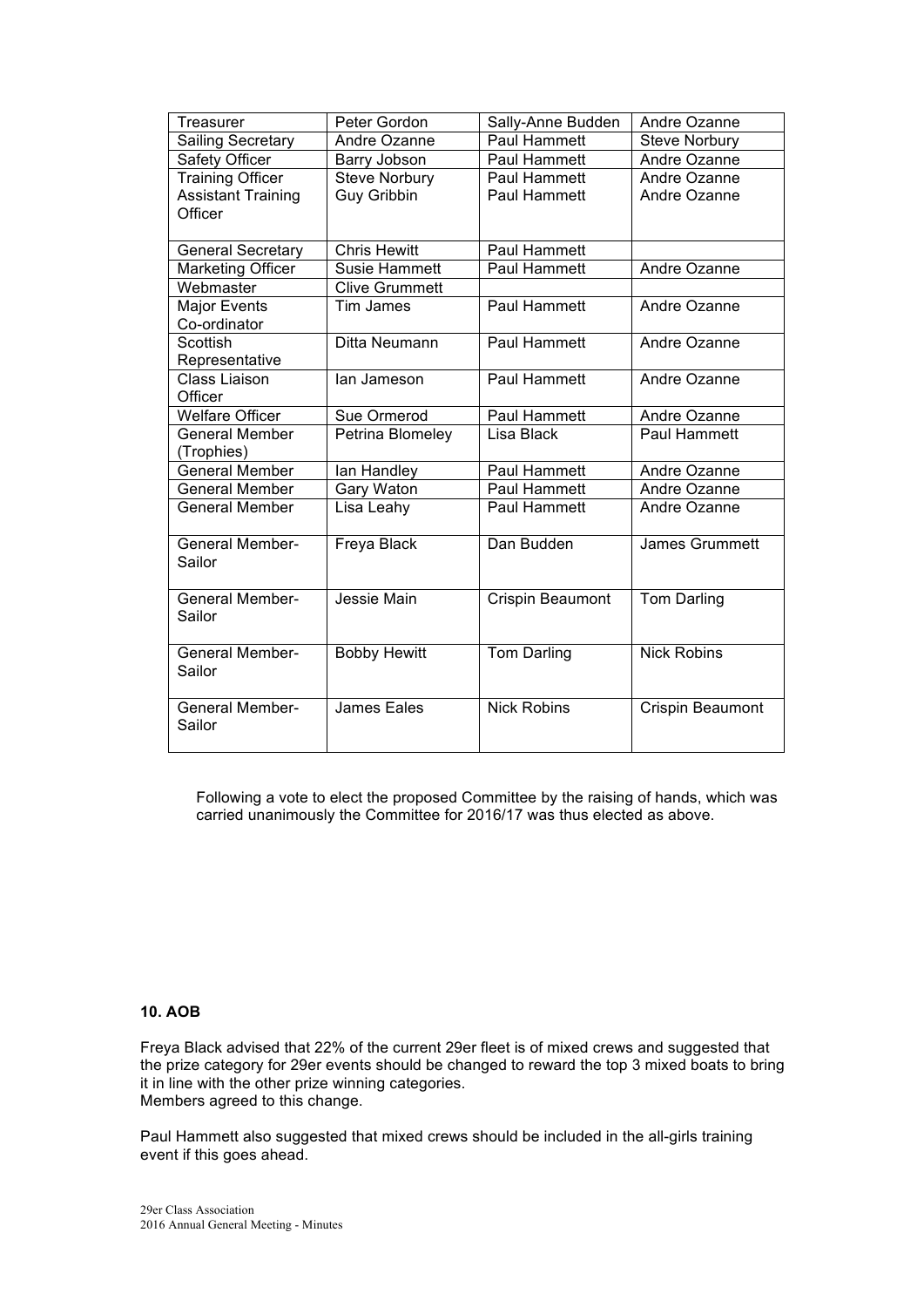Tommy Darling suggested that the Class should consider producing a 29er Tuning Guide, this was seen as a good initiative and members were asked to provide details and queries to Tommy to progress.

Crispin Beaumont sought clarification of the introduction of the carbon mast. Paul Hammett advised that he believed this would be earliest summer 2018 perhaps later. The designer is keen to explore the carbon mast but the International Class has a technical committee to review the proposal and report back. The feedback is that it is unlikely the new rig would be adopted before summer 2018 probably later if it were accepted.

Paul Hammett informed the members that a new moulded kick bar is likely to become available to be retro-fitted with details available from Ovington.

In regard to the Worlds 2017 in California, transport and logistic details were being established with provisional costings likely to be in the region £750-£900/boat. Full details would be provided in the next few months.

Some raised concerns about the total cost of attending the Worlds discouraging some sailors attending Paul Hammett noted that we could approach the RYA to ask that the Worlds were not used as a selector event.

Billy Ozanne queried how long before the Worlds event the boats would leave the UK  $-3$ weeks prior returning in the September.

Freya Black asked if it was intended to have a GBR Squad for the Worlds – Paul Hammett replied that it was for the RYA to determine.

Paul Hammett thanked everyone present and closed the meeting at 8.25 pm.

**Appendix A: Treasurers Report**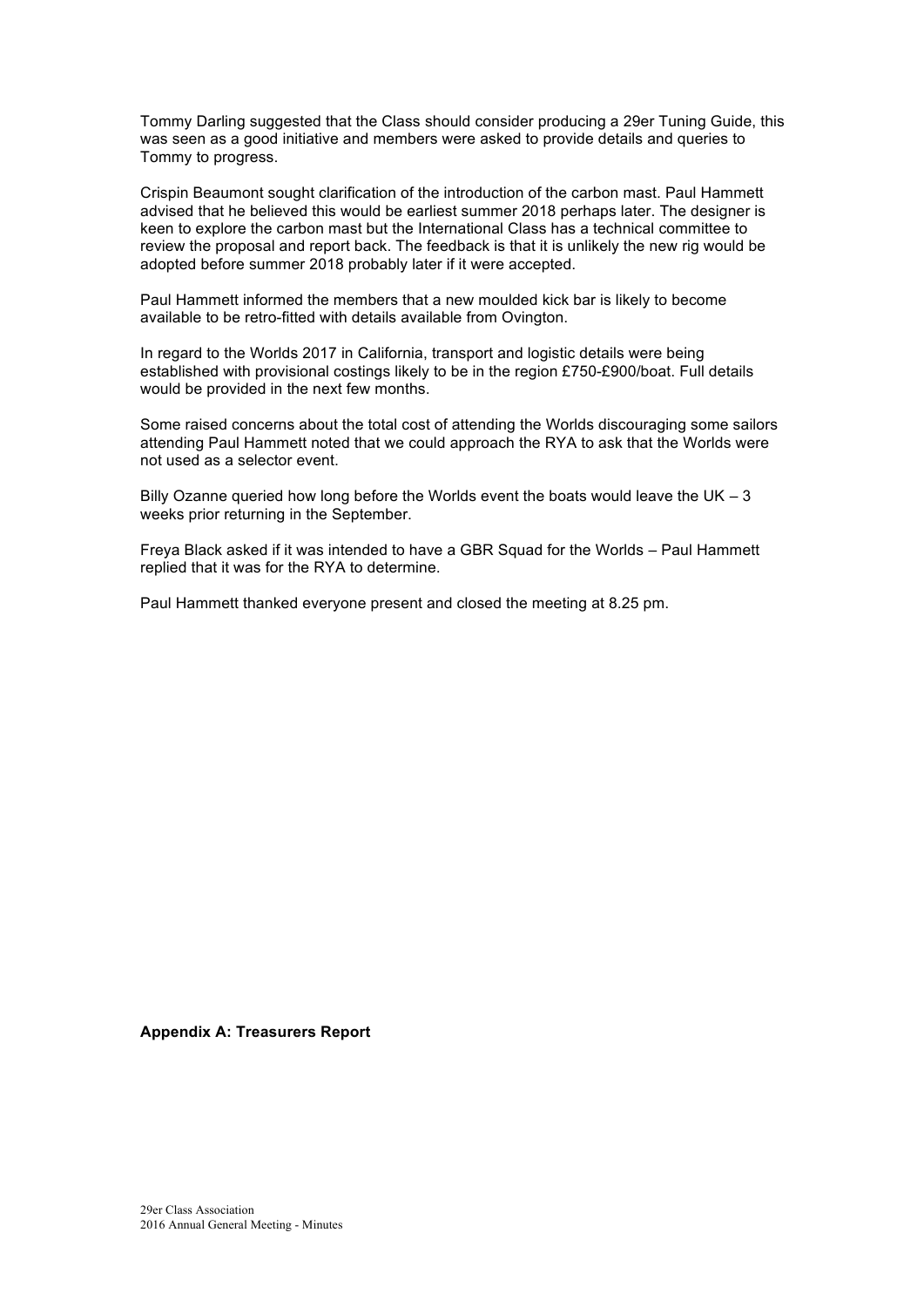# **Management Report**

# 29er UK Class Association 31st December 2015

Prepared by Andrew Budden

29er Class Association 2016 Annual General Meeting - Minutes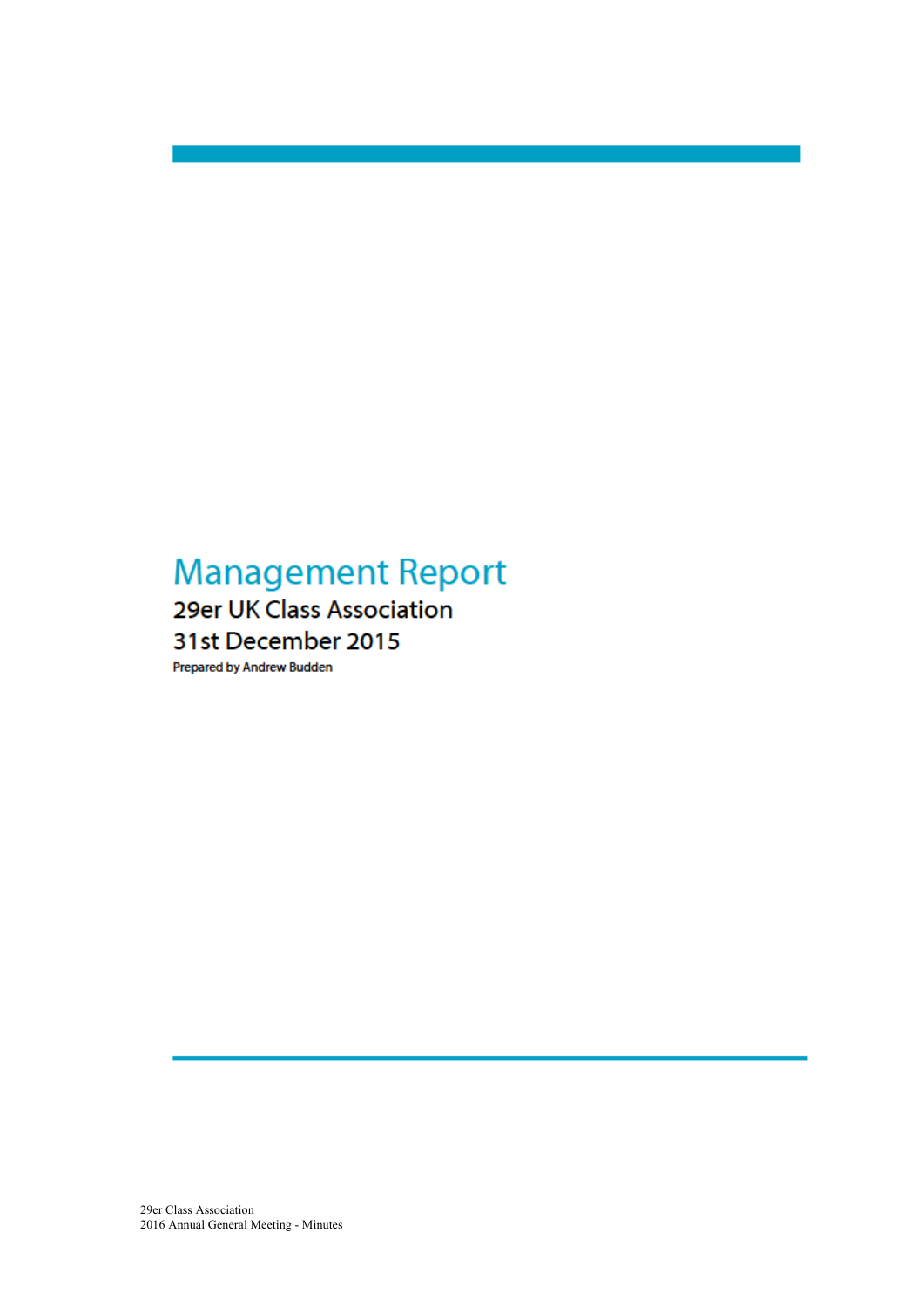#### Appendix B: Chairman's Report - Monday 8th August 2016

Welcome to the 2016 AGM – it's great to see so many here, and I hope that you're all enjoying your time in Torquay. I would like to give a review of the last 12 months for the 29er UK Class.

At home, we have continued our racing and coaching programmes. Steve Norbury and Andre Venis-Ozanne will provide a more detailed comment on these areas while Sally/Andrew (?) will provide comments on the Financials. Sally has kindly stepped in as interim Treasurer in the run up to the **Nationals** 

Looking first at the management of our class I wanted to remind everyone that we only function because of volunteers. Some of these roles are visible, such as those on the committee, RIB safety crews etc, but there are also many who work behind the scenes. There are too many to mention everyone individually, though I would like to extend my thanks to Charlie Stowe our outgoing Sailing Secretary who has worked tirelessly to manage the racing programme in recent years. Secondly thanks to Steve Norbury for the work he puts in to deliver probably the largest skiff training programme in the World. Finally, thanks to Tim James who has put an enormous amount of work into the running of the Nationals.

On behalf of the class and our sailors, I would like to say a huge "thank you" to everyone who has helped out over the past year. The class wouldn't run without you, and your efforts are very much appreciated.

One very important person who holds the Class together is Lisa Black who in summer 2015 took up the role of Class Administrator from Sally Thomas. I want to thank Lisa for her hard work and patience in helping to manage the Class. Thanks also to Clive Grummet the former Chairman of the Class who has stepped in from early 2016 to act as webmaster and keep all the technology working.

In terms of managing the Class we have tried to increase the openness and responsiveness of the management of the Class. We have done this by publishing all minutes of committee meetings promptly and updating all the recent Financials on the website. For the first time we surveyed the sailors and parents about the Nationals and the GP series and made changes in light of the survey results. We have also published the class Race Management Guidance and Policies so sailors and parents can see clearly what parameters define the racing. In addition we have a clear Conflicts of Interest policy to help protect our helpers on the water. We have also increased sailor involvement in the Committee with typically 2-3 sailors joining the sailor Reps Tom and Harriet at Committee meetings. The first Sailors forum chaired by the Sailor Reps is also planned this week. At this point want to thank Tom and Harriet for their input as the Sailor representatives. It is very important that we listen to the sailors when making decisions and both Harriet and Tom as well as the other sailors that have joined the committee meetings have all given significant contributions to the debates we have had.

When reviewing the year it is worth looking at the membership of the Class. The membership at the end of 2015 was 289 compared to 214 in 2014. We currently have 229 members, compared with 234 at this time last year so after a surge in 2015 we seem to be relatively flat on 2015. This probably related to the impact of the Worlds with older sailors returning last year. The average age of the sailor members is declining. 16-18 year olds still dominate the membership with just under  $\frac{2}{3}$  rds from this age bracket. However, over 20% of the members are 15 years and younger compared to 10% last year. Its appears to as if though the membership is now stabilising after rapid growth in recent years as the Class has reached a steady state of 225-275 members with around 55-75 boats actively racing at the GP events.

I will make some brief comment on Finances, Racing, Training and Marketing but will be brief as Sally, Andre and Steve will comment further.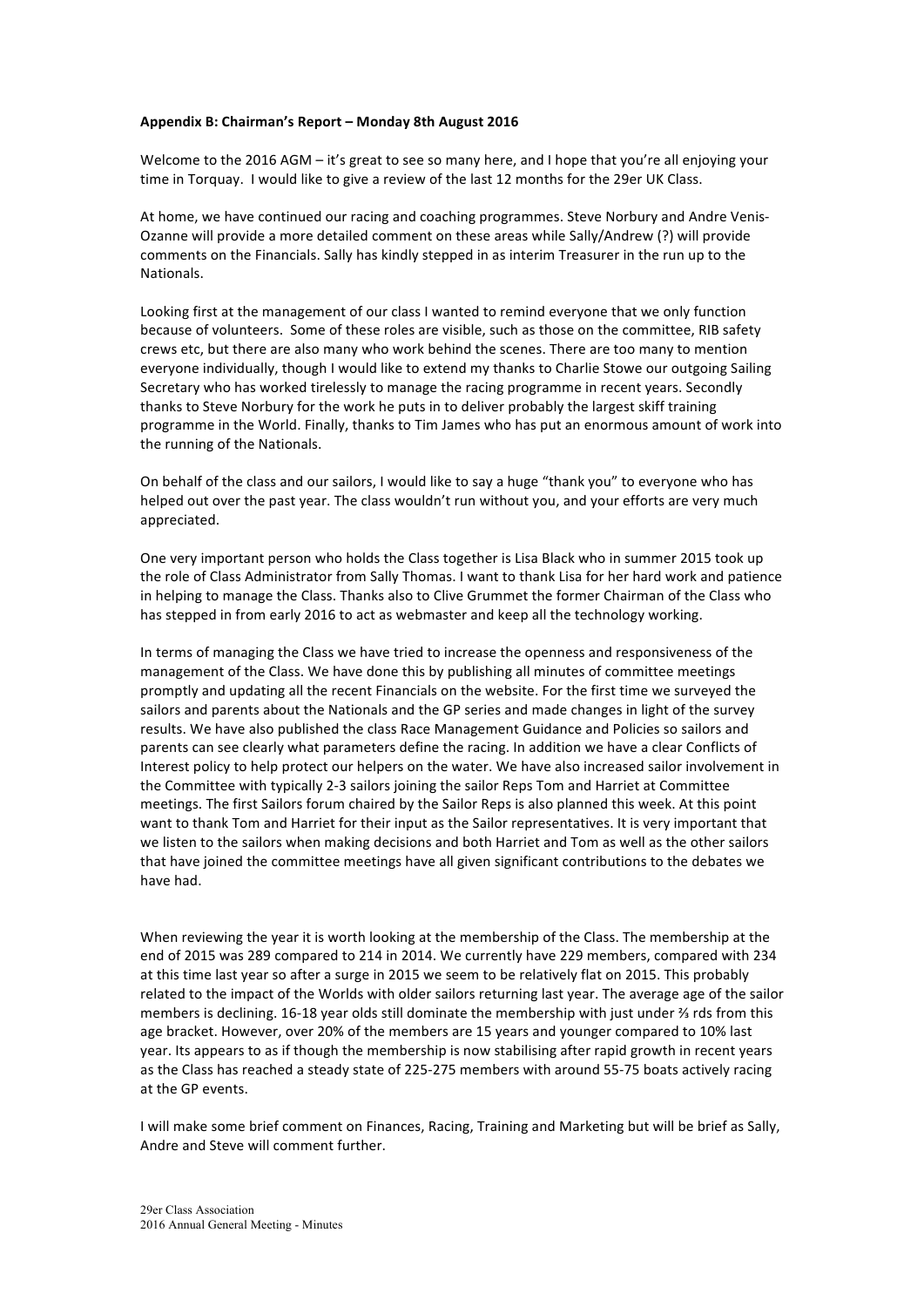Financially the Class is in a strong position and as a Committee we have decided that it does not make sense to build an ever larger cash pile - so we have started to look at ways of spending that money to help to build the depth and breadth of the Class in the UK. This has included the Sailing bursaries alongside JMST - 11 awarded, the coach and RIB support at the Worlds for 42 sailors, newcomers coaching at GPs, helpers reception, assistance for the Scottish training, lower entry for newcomer training and a Class laptop.

On the racing front we have streamlined the GP series and focussed on a core group of venues with rotation among another 3. Entries at the larger venues typically sit at 45-55 boats which, is as large as we want for weekend events, so further growth in numbers will present logistical problems. A new Sprint Championships and associated club events will be new innovations in 2016-17.

After Andy Hill developed the Open Training and Steve has taken the programme to a new level with comprehensive Invitational Training sessions as well. We are considering whether some girls only training might be worth trying. In general terms the committee is aware that with the RYA squads tending to shrink vs the size of our pool of sailors that we as a Class needed to ensure we offer a broad programme. 

Finally, on the marketing side we have signed a new deal with Zhik to sponsor the Nationals for the next 3 years and Suzie has developed the Harken GP series sponsorship effectively.

Looking now at our relationship with the RYA, They are an essential partner with the class, and thanks to previous good management of the Class we have a good relationship with the RYA. The 29er Class has a contract with the RYA which specifies how we will be supported financially and in kind. It also details what the RYA expect in return from us.

It is important to be clear we are independent of the RYA, but they are a large stakeholder in the Class and I believe it is in the interest of the UK 29er Class to be responsive and open to discussion about our own strategy and plans. I am grateful for the assistance that the RYA have offered the Class in the year be it in the area of Welfare, Training or Management of the Class but also with the use of RYA coaches and RIBs that have been a large logistical benefit for us.

Another important relationship we need to manage is that with the International 29er Class Association. At the AGM in summer 2015 the UK Class removed automatic enrolment to the International Class which caused some tension but that has been largely resolved. We remain engaged with the International Class and helped them with the rule changes at the end of 2015 not least regarding the use of mast floats. We have had discussion about the lack of recognition that the International Class shows all girl pairs with no prizes at the Europeans; only top all girls at the Worlds plus no mention of the all-girl top 3 or winners at the Worlds in recent years on the website.

In terms of International Events many of our sailors have competed in International events. A total of 42 UK boats competed at the recent World Championship in Medemblik, where Crispin Beaumont and Tom Darling brought home a bronze medal and with Hannah Bristow and Emily Covell were 4th all girls pair. Thanks partly to Nick Simes and the big trailer 11 boats made the trip to the Europeans in Norway with Huw Edwards and Josh Dawson taking the bronze medal and two other GBR sailors in the top 7. Hannah and Emily took 4th all girls. GBR were the largest fleets at both events. Earlier in 2016 Courtney Bilbrough and Harriet Ward were 5th at the ISAF Worlds in Malaysia and George Tardrew and Freddie Simes competed in the boys fleet.

The UK 29er Class is in a strong financial position and continues to expand both its racing and training programme. We have more active domestic and travelling sailors than any other country. As we grow the pressures on those managing the Class will only grow.

From my own perspective it has been an interesting year to be Class Chairman and while I am proud of the progress we have made I am clear that, if elected this year, a total of 2 years is the maximum time I can commit to the role. So I expect to stand down at the AGM in 2017 or before if a volunteer for the role steps forward. With most sailors in the Class for 2-3 years we can expect some 33-50% of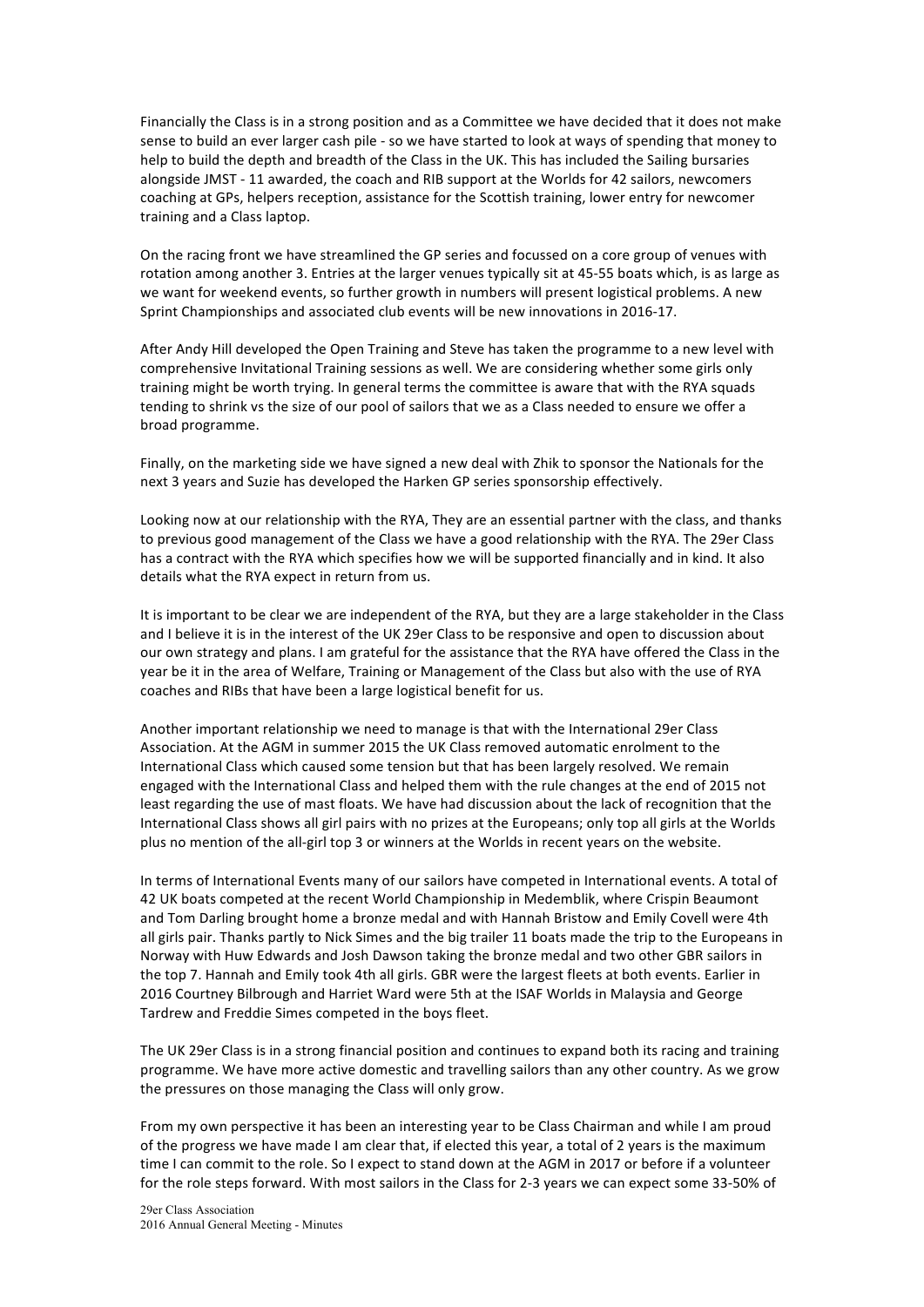the committee to rotate each year. I do know that the Training Officer and possibly the Sailing Secretary also plan to stand down in summer 2017 so I would urge any parents new to the fleet to get involved. This Class will only continue to function if we get new volunteers stepping forward to help.

I am happy to take questions now, or at the end of the meeting ...

Thank you very much, Paul Hammett Class Chairman.

#### **Appendix C: Sailing Sec Report – 2016 AGM**

Good evening, firstly please accept my apologies for not being here in person, however, as many of you know, my daughters have now moved on from the class. It feels slightly odd to not be present considering what a big part the 29er class has been of our family life since first joining in 2011. At the 2012 AGM I took over the Safety officer role and then, in the autumn of 2013, as Sailing Sec, combining both roles until the 2014 AGM when Barry Jobson kindly assumed responsibility for safety. During this time I have thoroughly enjoyed the journey and have always tried to represent the interests of the sailors to the best of my ability.

One of the biggest rewards is watching our teenagers grow as individuals as they progress towards adulthood. It is obvious that many of them will enjoy great success in life, in part as a result of the friendships, skills and personal development gained during their time spent in the junior and youth sailing scene.

In addition myself and Shelley have also made many great friendships, something we really value and we hope to be able to continue enjoying the company of lots of you in the future….. In fact we are already missing everyone so much that we will be coming to Torbay for a couple of days at the end of the week, we look forward to seeing you at the prizegiving dinner!

On to the Sailing report.....;

2015/16 GP series Review

This is the first report since revising the timing of the GP series to reflect the school year. In summary the series has attracted a total of 323 entries from 136 partnerships. These entry numbers are down a little on the prior year however are comparable to the levels seen in 2013/14.

The venues included visits to two new clubs, Poole Yacht Club and Marconi SC, both of whom ran well organised events. Marconi especially should be applauded for their efforts as they are relatively small and inexperienced with skiff style racing. Several positive messages were received afterwards, that despite the bitterly cold weather, a return visit in the future should, in my opinion, be considered. The racing was notable for being a series of two halves;

 $\Rightarrow$  Firstly Crispin Beaumont & Tommy Darling displaying total domination by winning all four Autumn GP's. Repeating the same feat achieved just a year earlier by Dan Venables & Paddy Keech.

 $\Rightarrow$  Then four different winners at the next four GP's through this Spring, culminating with Rowan Edwards & Dan Blight coming of retirement to take the final event at Hayling Island last month!

Ultimately, once discards were applied, Crispin & Tom took the winners spoils in the overall series counting a really impressive four 1sts and a 2nd place. Within the ladies it was really tight with Phoebe & Sophie pipping Hannah & Emily by just a single point, not to mention 4th and 5th overall in the series respectively.

Congratulations to all four of them....... also congratulations to Bobby & Harvey and Nick & Jake for taking 2nd and 3rd in the overall series

#### Looking forwards;

The 2016/17 Notice of Series has been published and as previously communicated, the GP series will now consist of 8 events including the Inlands and Winters whereas previously they were stand-alone events. This change has been made in the interests of reducing calendar congestion the releasing some time for regional/club activity, an approach in line with Sport England and RYA objectives. The venues are all familiar ones with visits to Rutland, Weymouth, Poole, Grafham, Draycote, Pwllheli, Largs and Hayling Island.

Considering the ever increasing pressure and attention is placed upon sailors in their academic life there will not be a GP in May giving a clear window from national events between the Youths in April and the Largs GP in Early July.

29er Class Association 2016 Annual General Meeting - Minutes